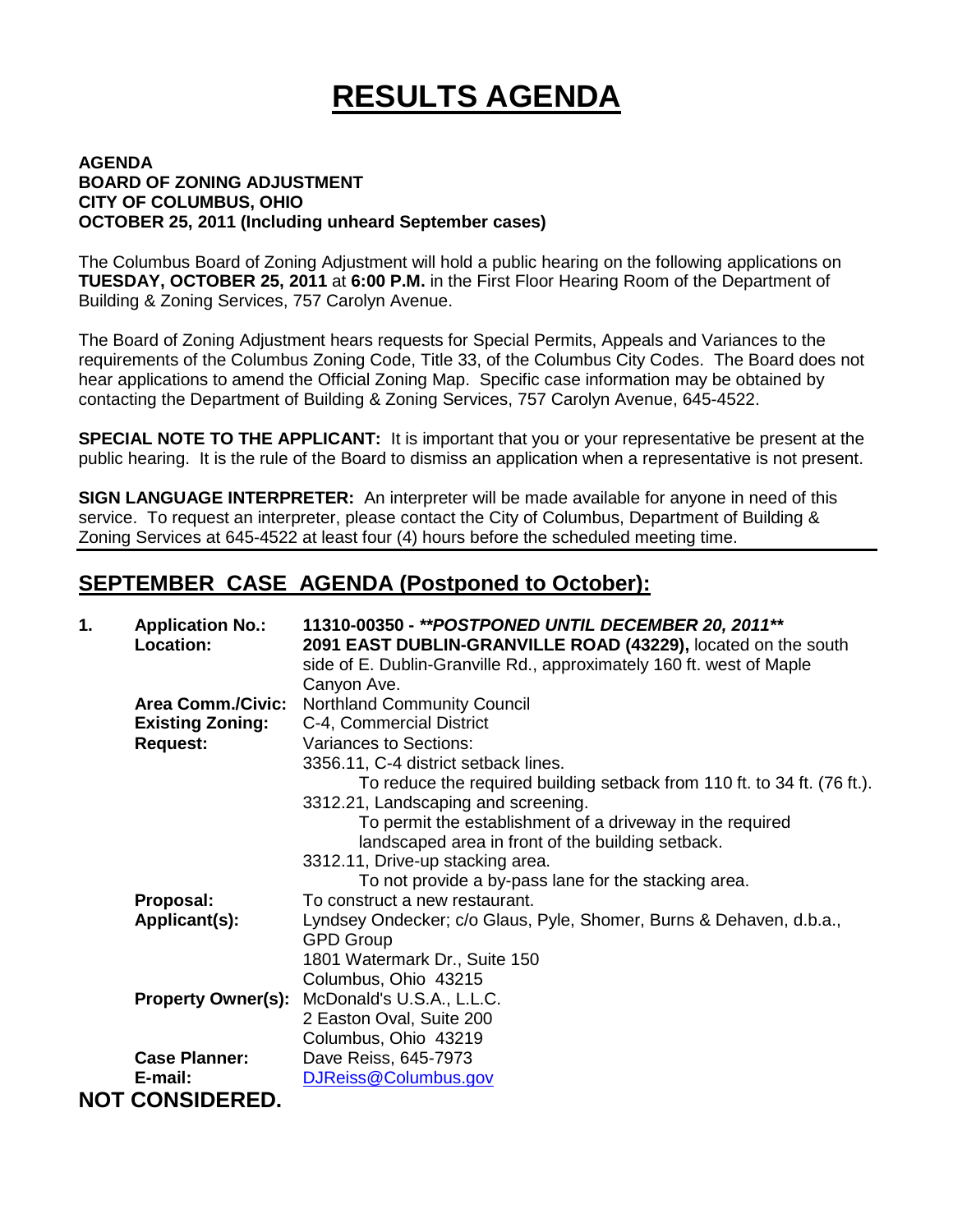| 2. | <b>Application No.:</b>  | 11310-00413                                                           |
|----|--------------------------|-----------------------------------------------------------------------|
|    | Location:                | 910 W. FIFTH AVENUE (43212), located on the north side of 5th Avenue, |
|    |                          | approximately 100 feet east of Norton Avenue.                         |
|    | <b>Area Comm./Civic:</b> | 5th by Northwest Area Commission                                      |
|    | <b>Existing Zoning:</b>  | M, Manufacturing District                                             |
|    | <b>Request:</b>          | Variance(s) to Section(s):                                            |
|    |                          | 3372.604, Setback requirements.                                       |
|    |                          | To increase the building setback from 10 feet to 85 feet.             |
|    | Proposal:                | To construct an addition to an existing restaurant.                   |
|    | Applicant(s):            | GPD Group, c/o Ellen Bauman                                           |
|    |                          | 5595 Transportation Blvd.                                             |
|    |                          | Cleveland, Ohio 44125                                                 |
|    |                          | <b>Property Owner(s): McDonald's USA, LLC</b>                         |
|    |                          | 2 Easton Oval, Suite 200                                              |
|    |                          | Columbus, Ohio 43219                                                  |
|    | <b>Case Planner:</b>     | Jamie Freise, 645-6350                                                |
|    | E-mail:                  | JFFreise@Columbus.gov                                                 |
|    |                          |                                                                       |

#### **APPROVED.**

| 3. | <b>Application No.:</b>             | 11310-00368                                                           |
|----|-------------------------------------|-----------------------------------------------------------------------|
|    | Location:                           | 234 POCONO ROAD (43235), located at the northwest corner of Pocono    |
|    |                                     | Road and Rick Road                                                    |
|    | <b>Area Comm./Civic:</b>            | <b>Far North Columbus Communities Coalition</b>                       |
|    | <b>Existing Zoning:</b>             | SR, Suburban Residential District                                     |
|    | <b>Request:</b>                     | Variance(s) to Section(s):                                            |
|    |                                     | 3332.38, Private garage.                                              |
|    |                                     | To increase the allowable height of a garage from 15 feet to 22 feet. |
|    |                                     | 3332.38, Private garage.                                              |
|    |                                     | To increase the allowable area of a garage from 966 square feet       |
|    |                                     | (1/3 of 2898) to 1,086 square feet.                                   |
|    | Proposal:                           | To construct a new detached garage.                                   |
|    | Applicant(s):                       | David Scandinero                                                      |
|    |                                     | 234 Pocono Road                                                       |
|    |                                     | Columbus, Ohio 43235                                                  |
|    | <b>Property Owner(s):</b> Applicant |                                                                       |
|    | <b>Case Planner:</b>                | Jamie Freise, 645-6350                                                |
|    | E-mail:                             | JFFreise@Columbus.gov                                                 |
|    | <b>APPROVED.</b>                    |                                                                       |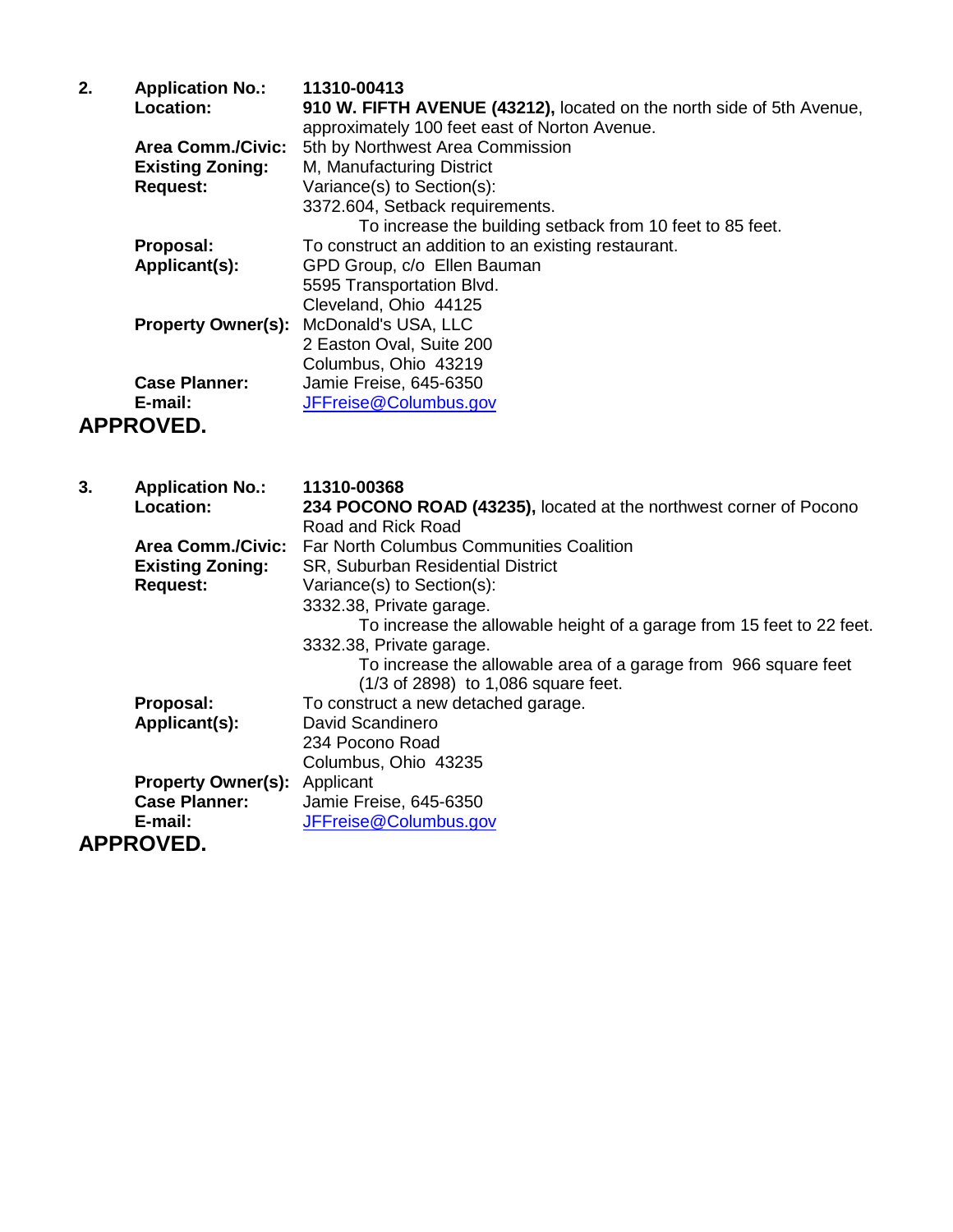| 4. | <b>Application No.:</b>   | 11310-00381                                                           |
|----|---------------------------|-----------------------------------------------------------------------|
|    | <b>Location:</b>          | 127 OAKLAND PARK AVE. (43214), located on the south side of Oakland   |
|    |                           | Park Ave., approximately 300 feet west of Fredonia Avenue.            |
|    | <b>Area Comm./Civic:</b>  | <b>Clintonville Area Commission</b>                                   |
|    | <b>Existing Zoning:</b>   | R-3, Residential District                                             |
|    | <b>Request:</b>           | Variance(s) to Section(s):                                            |
|    |                           | 3332.38, Private garage.                                              |
|    |                           | To increase the allowable height of a garage from 15 feet to 22 feet. |
|    |                           | 3332.38, Private garage.                                              |
|    |                           | To increase the allowable area of a garage from 720 square feet       |
|    |                           | to 810 square feet.                                                   |
|    | Proposal:                 | To raze and rebuild a new garage.                                     |
|    | Applicant(s):             | <b>Andrew Muetzel</b>                                                 |
|    |                           | 127 Oakland Park Ave.                                                 |
|    |                           | Columbus, Ohio 43214                                                  |
|    | <b>Property Owner(s):</b> | Applicant                                                             |
|    | <b>Case Planner:</b>      | Jamie Freise, 645-6350                                                |
|    | E-mail:                   | JFFreise@Columbus.gov                                                 |
|    | <b>APPROVED.</b>          |                                                                       |

| 5. | <b>Application No.:</b>   | 11310-00383                                                                    |
|----|---------------------------|--------------------------------------------------------------------------------|
|    | <b>Location:</b>          | 61 EAST WILLIAMS ROAD (43207), located on the south side of East               |
|    |                           | Williams Road, approximately 450 feet east of South High Street.               |
|    | <b>Area Comm./Civic:</b>  | Far South Columbus Area Commission                                             |
|    | <b>Existing Zoning:</b>   | <b>RRR, Restricted Rural Residential District</b>                              |
|    | <b>Request:</b>           | Variance(s) to Section(s):                                                     |
|    |                           | 3312.27, Parking setback line.                                                 |
|    |                           | To reduce the parking setback from 25 feet to 10 feet.                         |
|    | Proposal:                 | To install a driveway turn-around in the front yard of a residential property. |
|    | Applicant(s):             | Skilken D.S., c/o Seth Dorman                                                  |
|    |                           | 4270 Morse Road                                                                |
|    |                           | Columbus, Ohio 43230                                                           |
|    | <b>Property Owner(s):</b> | Steven Freeman                                                                 |
|    |                           | 61 E. Williams Road                                                            |
|    |                           | Columbus, Ohio 43207                                                           |
|    | <b>Case Planner:</b>      | Jamie Freise, 645-6350                                                         |
|    | E-mail:                   | JFFreise@Columbus.gov                                                          |
|    | <b>APPROVED.</b>          |                                                                                |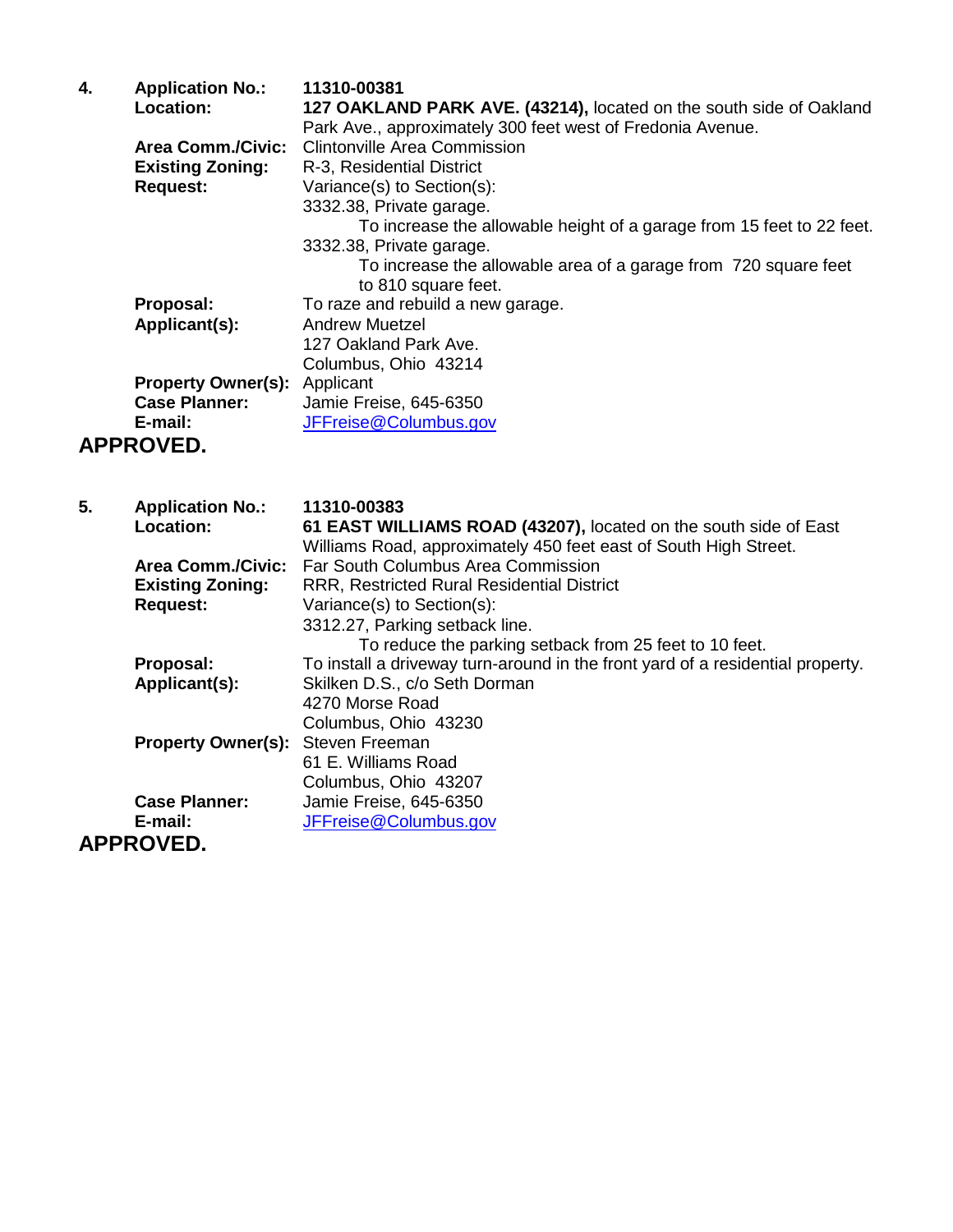| 6. | <b>Application No.:</b>               | 11310-00384                                                                    |
|----|---------------------------------------|--------------------------------------------------------------------------------|
|    | Location:                             | 69 EAST WILLIAMS ROAD (43207), located on the south side of East               |
|    |                                       | Williams Road, approximately 500 feet east of South High Street.               |
|    | <b>Area Comm./Civic:</b>              | Far South Columbus Area Commission                                             |
|    | <b>Existing Zoning:</b>               | <b>RRR, Restricted Rural Residential District</b>                              |
|    | <b>Request:</b>                       | Variance(s) to Section(s):                                                     |
|    |                                       | 3312.27, Parking setback line.                                                 |
|    |                                       | To reduce the parking setback from 25 feet to 10 feet.                         |
|    | Proposal:                             | To install a driveway turn-around in the front yard of a residential property. |
|    | Applicant(s):                         | Skilken D.S., c/o Seth Dorman                                                  |
|    |                                       | 4270 Morse Road                                                                |
|    |                                       | Columbus, Ohio 43230                                                           |
|    | <b>Property Owner(s): Rufus Logan</b> |                                                                                |
|    |                                       | 69 E. Willams Road                                                             |
|    |                                       | Columbus, Ohio 43207                                                           |
|    | <b>Case Planner:</b>                  | Jamie Freise, 645-6350                                                         |
|    | E-mail:                               | JFFreise@Columbus.gov                                                          |
|    | <b>APPROVED.</b>                      |                                                                                |

| 7. | <b>Application No.:</b><br><b>Location:</b> | 11310-00387<br>2351 WESTBELT DRIVE (43228), at the southwest corner of Roberts Rd.<br>& Westbelt Dr.                                                                                              |
|----|---------------------------------------------|---------------------------------------------------------------------------------------------------------------------------------------------------------------------------------------------------|
|    | <b>Area Comm./Civic:</b>                    | None.                                                                                                                                                                                             |
|    | <b>Existing Zoning:</b>                     | M-2, Manufacturing                                                                                                                                                                                |
|    | <b>Request:</b>                             | Variances to Sections:                                                                                                                                                                            |
|    |                                             | 3312.21, Landscaping and screening.                                                                                                                                                               |
|    |                                             | To not provide interior landscaping and to be exempted from                                                                                                                                       |
|    |                                             | providing setback and perimeter screening; instead to provide<br>perimeter landscaping.                                                                                                           |
|    |                                             | 3321.03, Lighting.                                                                                                                                                                                |
|    |                                             | To allow the overall height of light standards to exceed 28 ft.; to<br>allow the height to be 60 ft. Also, to install directional lighting<br>instead of cut-off fixtures with recessed lighting. |
|    |                                             | 3367.15, M-2 manufacturing district special provisions.                                                                                                                                           |
|    |                                             | To permit the establishment of an 8 ft. fence within the 50 ft. of the<br>street line.                                                                                                            |
|    | Proposal:                                   | To expand and improve an existing railroad switching facility.                                                                                                                                    |
|    | Applicant(s):                               | Russ Henestofel; c/o E.M.H.&T.                                                                                                                                                                    |
|    |                                             | 5500 New Albany Rd.                                                                                                                                                                               |
|    |                                             | Columbus, Ohio 43054                                                                                                                                                                              |
|    | <b>Property Owner(s):</b>                   | New York Central Lines, L.L.C.                                                                                                                                                                    |
|    |                                             | 550 Water St.                                                                                                                                                                                     |
|    |                                             | Jacksonville, Florida 32202                                                                                                                                                                       |
|    | <b>Case Planner:</b>                        | Dave Reiss, 645-7973                                                                                                                                                                              |
|    | E-mail:                                     | DJReiss@Columbus.gov                                                                                                                                                                              |
|    | <b>APPROVED.</b>                            |                                                                                                                                                                                                   |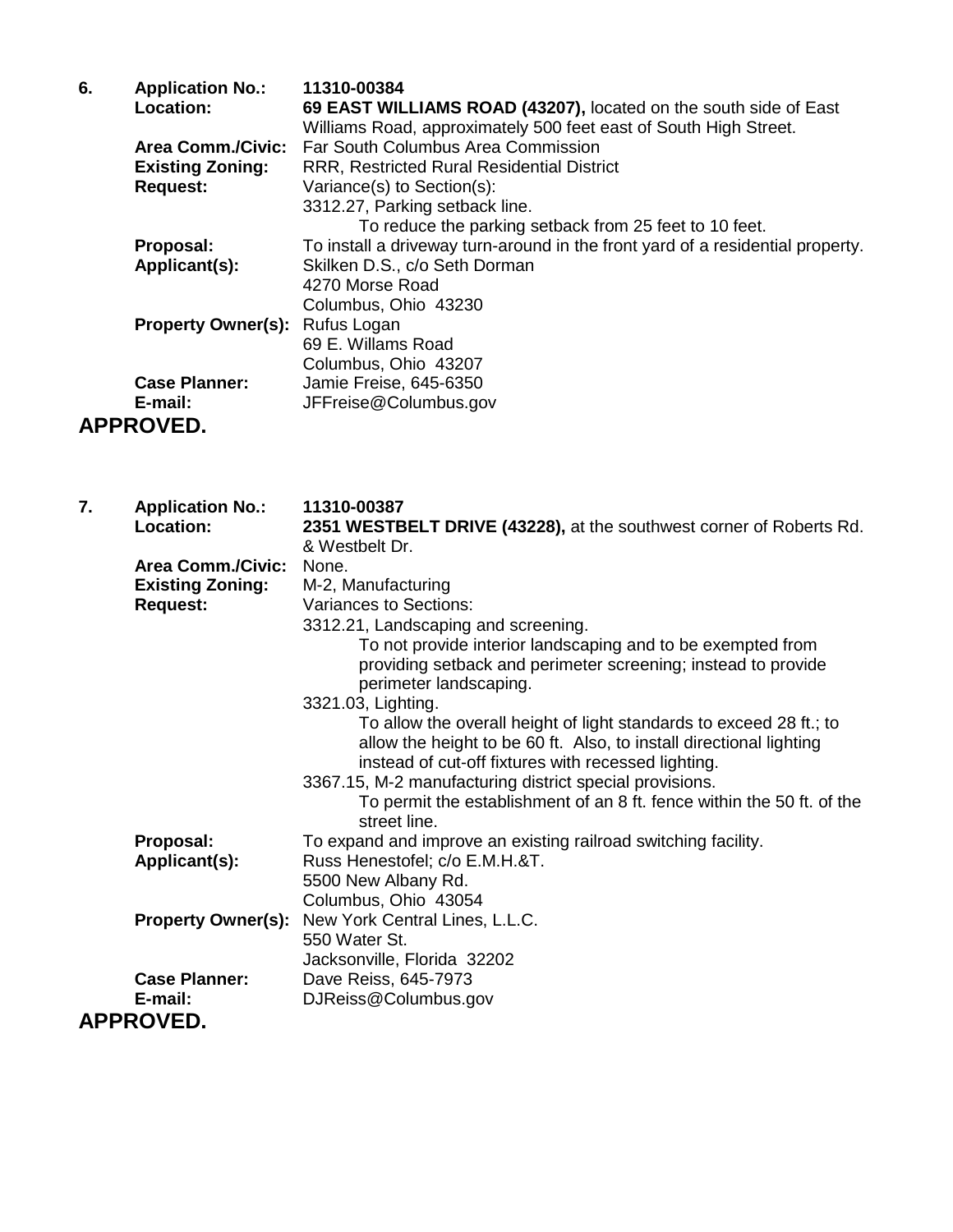| 8. | <b>Application No.:</b>   | 11310-00388                                                         |
|----|---------------------------|---------------------------------------------------------------------|
|    | Location:                 | 272 FALLIS ROAD (43214), located on the north side of Fallis Road,  |
|    |                           | approximately 100 feet west of Granden Avenue.                      |
|    | <b>Area Comm./Civic:</b>  | <b>Clintonville Area Commission</b>                                 |
|    | <b>Existing Zoning:</b>   | R-3, Residential District                                           |
|    | <b>Request:</b>           | Variance(s) to Section(s):                                          |
|    |                           | 3332.38, Private garage.                                            |
|    |                           | To increase the allowable height of a garage from 15 feet to 22'6". |
|    | Proposal:                 | To raze and rebuild a new garage.                                   |
|    | Applicant(s):             | Shawn McNeil                                                        |
|    |                           | 370 Charleston Ave.                                                 |
|    |                           | Columbus, Ohio 43214                                                |
|    | <b>Property Owner(s):</b> | David Givler                                                        |
|    |                           | 272 Fallis Road                                                     |
|    |                           | Columbus, Ohio 43214                                                |
|    | <b>Case Planner:</b>      | Jamie Freise, 645-6350                                              |
|    | E-mail:                   | JFFreise@Columbus.gov                                               |
|    | POSTPONED.                |                                                                     |
|    |                           |                                                                     |

| 9. | <b>Application No.:</b>   | 11310-00389                                                         |
|----|---------------------------|---------------------------------------------------------------------|
|    | <b>Location:</b>          | 357 WEST FOURTH AVE. (43201), located on the south side of West     |
|    |                           | Fourth Avenue, approximately 60 feet east of Pennsylvania Ave.      |
|    | <b>Area Comm./Civic:</b>  | <b>Harrison West Society</b>                                        |
|    | <b>Existing Zoning:</b>   | R-2F, Residential District                                          |
|    | <b>Request:</b>           | Variance(s) to Section(s):                                          |
|    |                           | 3332.38, Private garage.                                            |
|    |                           | To increase the allowable height of a garage from 15 feet to 20'6". |
|    |                           | 3312.25, Maneuvering                                                |
|    |                           | To reduce the maneuvering space from 20 feet to 15'5".              |
|    | Proposal:                 | To construct a new detached garage.                                 |
|    | Applicant(s):             | Shawn McNeil                                                        |
|    |                           | 370 Charleston Ave.                                                 |
|    |                           | Columbus, Ohio 43214                                                |
|    | <b>Property Owner(s):</b> | Randy Babb                                                          |
|    |                           | 357 W. Fourth Ave.                                                  |
|    |                           | Columbus, Ohio 43201                                                |
|    | <b>Case Planner:</b>      | Jamie Freise, 645-6350                                              |
|    | E-mail:                   | JFFreise@Columbus.gov                                               |
|    | <b>APPROVED.</b>          |                                                                     |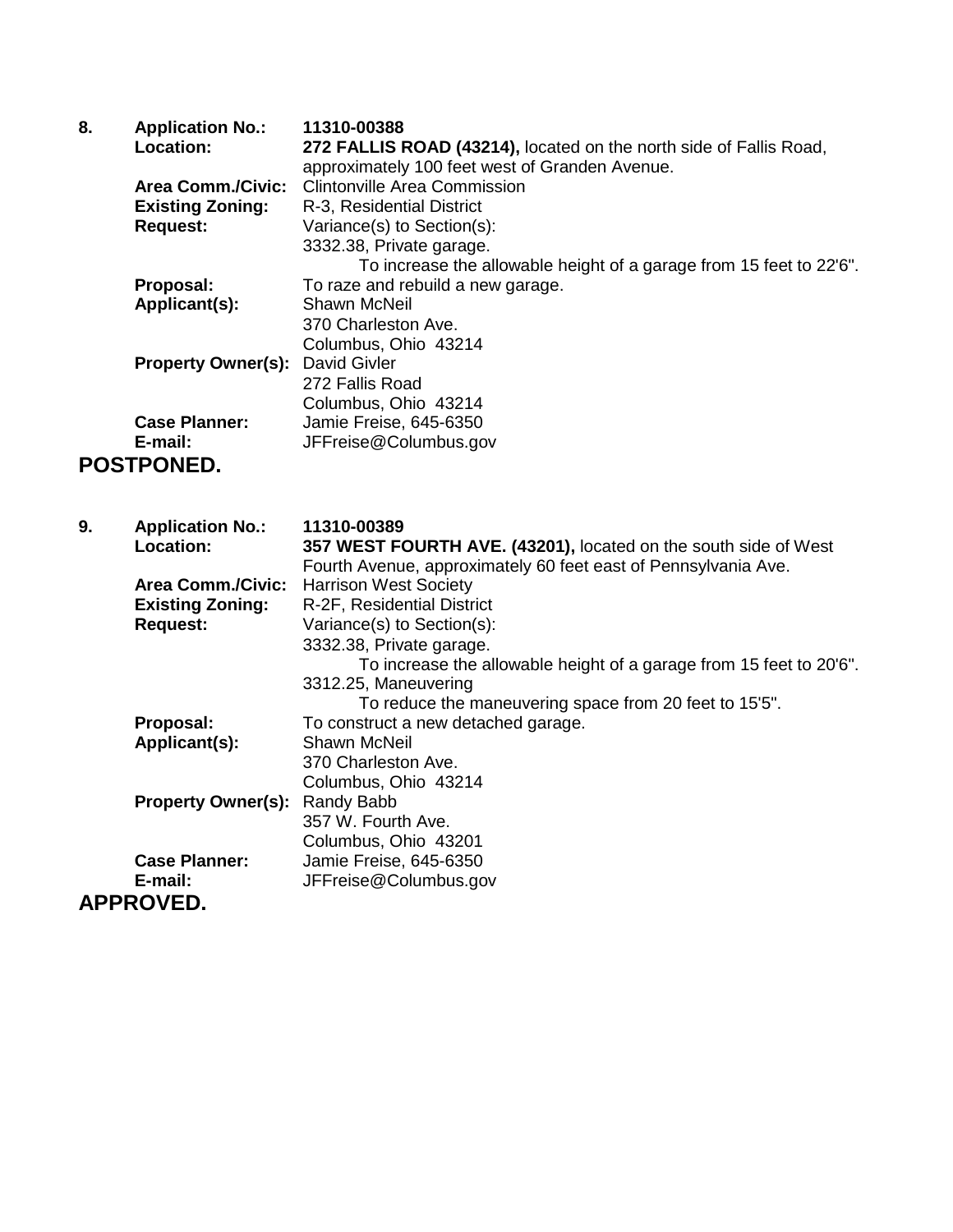| 10. | <b>Application No.:</b>   | 11310-00394                                                                                                       |
|-----|---------------------------|-------------------------------------------------------------------------------------------------------------------|
|     | <b>Location:</b>          | 1704 NORTH HIGH STREET (43201), located on the east side of High St.,                                             |
|     |                           | 70 ft. north of E. 12th Ave.                                                                                      |
|     | <b>Area Comm./Civic:</b>  | <b>University Area Commission</b>                                                                                 |
|     | <b>Existing Zoning:</b>   | C-4, Commercial District                                                                                          |
|     | <b>Request:</b>           | Variance to Section:                                                                                              |
|     |                           | 3312.49, Minimum number of parking spaces required.                                                               |
|     |                           | To reduce the minimum number of additional parking spaces from<br>20 to 0.                                        |
|     | Proposal:                 | To convert retail floor space into restaurant space and a bank.                                                   |
|     | Applicant(s):             | Michael T. Shannon; c/o Crabbe, Brown & James                                                                     |
|     |                           | 500 S. Front St., Suite 1200                                                                                      |
|     |                           | Columbus, Ohio 43215                                                                                              |
|     | <b>Property Owner(s):</b> | Stringshop Building, L.L.C.                                                                                       |
|     |                           | 115 W. Main St.                                                                                                   |
|     |                           | Columbus, Ohio 43215                                                                                              |
|     | <b>Case Planner:</b>      | Dave Reiss, 645-7973                                                                                              |
|     | E-mail:                   | DJReiss@Columbus.gov                                                                                              |
|     | <b>APPROVED.</b>          |                                                                                                                   |
|     |                           |                                                                                                                   |
| 11. | <b>Application No.:</b>   | 11310-00288                                                                                                       |
|     | <b>Location:</b>          | 1947 SUNBURY ROAD (43219), located on the west side of Sunbury<br>Road, approximately 300 feet porth of Mock Road |

|                           | Road, approximately 300 feet north of Mock Road.                   |
|---------------------------|--------------------------------------------------------------------|
| <b>Area Comm./Civic:</b>  | North East Area Commission                                         |
| <b>Existing Zoning:</b>   | R, Rural District                                                  |
| <b>Request:</b>           | Variance(s) to Section(s):                                         |
|                           | 3312.35 - Prohibited parking.                                      |
|                           | To park a commercial vehicle in a residential district.            |
|                           | 3312.43, Required surface for parking.                             |
|                           | To allow a gravel driveway and parking area.                       |
| Proposal:                 | To house a a Semi-trailer truck on a graveled parking surface in a |
|                           | residential district.                                              |
| Applicant(s):             | Dorella & James Washington                                         |
|                           | 1947 Sunbury Road                                                  |
|                           | Columbus, Ohio 43219                                               |
| <b>Property Owner(s):</b> | Applicant                                                          |
| <b>Case Planner:</b>      | Jamie Freise, 645-6350                                             |
| E-mail:                   | JFFreise@Columbus.gov                                              |
| <b>DISAPPROVED.</b>       |                                                                    |
|                           |                                                                    |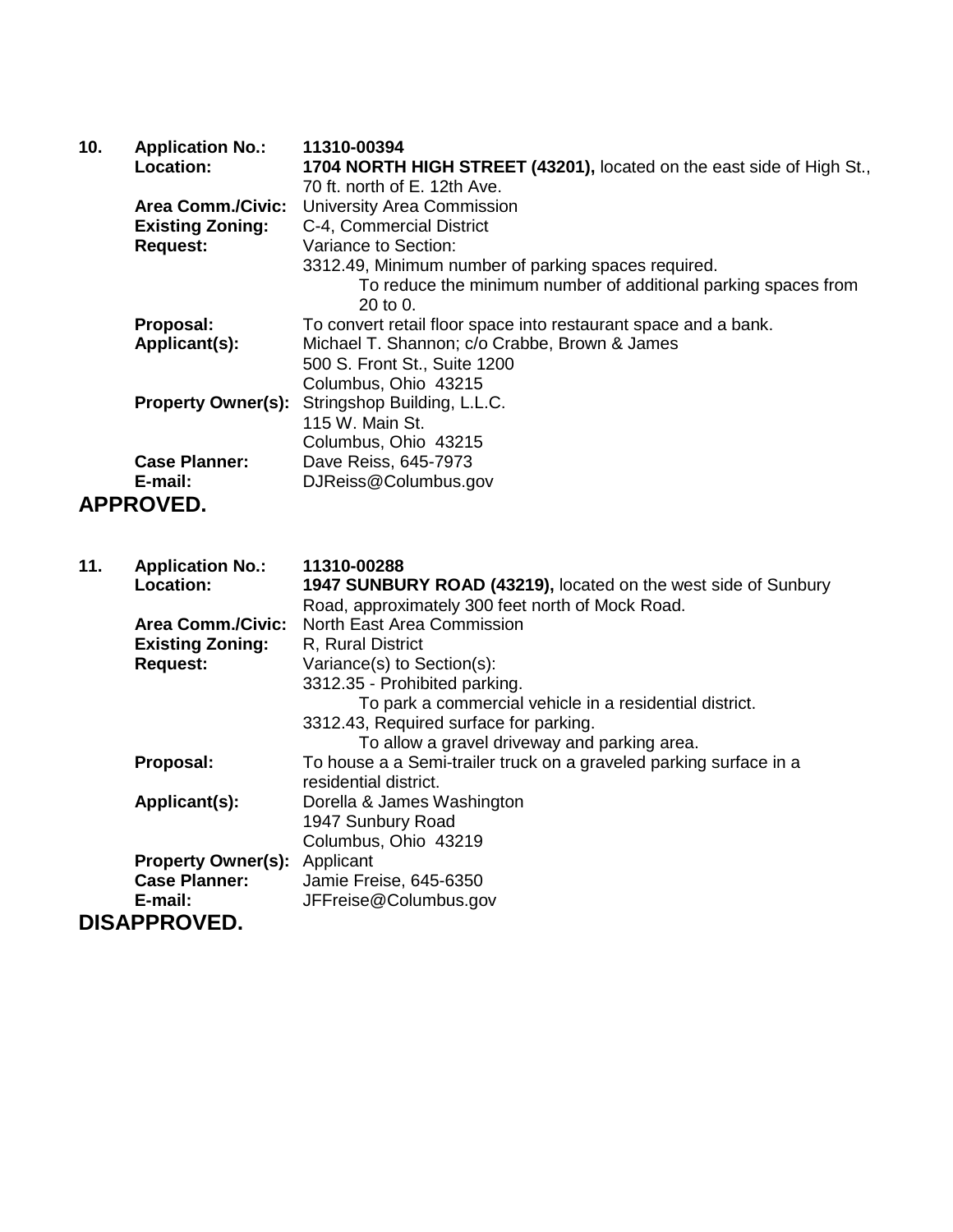| 12. | <b>Application No.:</b>   | 11310-00327                                                                                                                                                                                                                                                                                                                                                                                                                                                                                                                      |
|-----|---------------------------|----------------------------------------------------------------------------------------------------------------------------------------------------------------------------------------------------------------------------------------------------------------------------------------------------------------------------------------------------------------------------------------------------------------------------------------------------------------------------------------------------------------------------------|
|     | Location:                 | 1460 NORTH HIGH STREET (43201), located at the southeast corner of                                                                                                                                                                                                                                                                                                                                                                                                                                                               |
|     |                           | E. 8th Ave. & N. High St.                                                                                                                                                                                                                                                                                                                                                                                                                                                                                                        |
|     | <b>Area Comm./Civic:</b>  | University Area Commission                                                                                                                                                                                                                                                                                                                                                                                                                                                                                                       |
|     | <b>Existing Zoning:</b>   | C-4, Commercial District                                                                                                                                                                                                                                                                                                                                                                                                                                                                                                         |
|     | <b>Request:</b>           | Variances to Sections:                                                                                                                                                                                                                                                                                                                                                                                                                                                                                                           |
|     |                           | 3372.605, Building design standards.                                                                                                                                                                                                                                                                                                                                                                                                                                                                                             |
|     |                           | A. To not provide an entrance door on the 8th Ave. frontage; D. To<br>reduce the required glass area from between two ft. and ten ft.<br>above the sidewalk from 60% to 42% on the High St. frontage and<br>to reduce the required glass area from 60% to 10% on the 8th Ave.<br>frontage; and E., To reduce the required glass area on the second<br>floor from 25% to 10% on the 8th Ave. frontage.<br>3312.49, Minimum number of parking spaces required.<br>To reduce the minimum number of additional parking spaces from 5 |
|     |                           | to $0.$                                                                                                                                                                                                                                                                                                                                                                                                                                                                                                                          |
|     | Proposal:                 | To convert 5,484 sq. ft. of office space into retail space and to make certain                                                                                                                                                                                                                                                                                                                                                                                                                                                   |
|     | Applicant(s):             | exterior alterations to the front building façade.<br>Wirt C. Whittaker                                                                                                                                                                                                                                                                                                                                                                                                                                                          |
|     |                           | 84 Belpre Pl., W.                                                                                                                                                                                                                                                                                                                                                                                                                                                                                                                |
|     |                           | Westerville, Ohio 43081                                                                                                                                                                                                                                                                                                                                                                                                                                                                                                          |
|     | <b>Property Owner(s):</b> | A-Z Investment Properties, Ltd.                                                                                                                                                                                                                                                                                                                                                                                                                                                                                                  |
|     |                           | 3790 S. Old 3C Rd.                                                                                                                                                                                                                                                                                                                                                                                                                                                                                                               |
|     |                           | Galena, Ohio 43021                                                                                                                                                                                                                                                                                                                                                                                                                                                                                                               |
|     | <b>Case Planner:</b>      | Dave Reiss, 645-7973                                                                                                                                                                                                                                                                                                                                                                                                                                                                                                             |
|     | E-mail:                   | DJReiss@Columbus.gov                                                                                                                                                                                                                                                                                                                                                                                                                                                                                                             |
|     | <b>APPROVED.</b>          |                                                                                                                                                                                                                                                                                                                                                                                                                                                                                                                                  |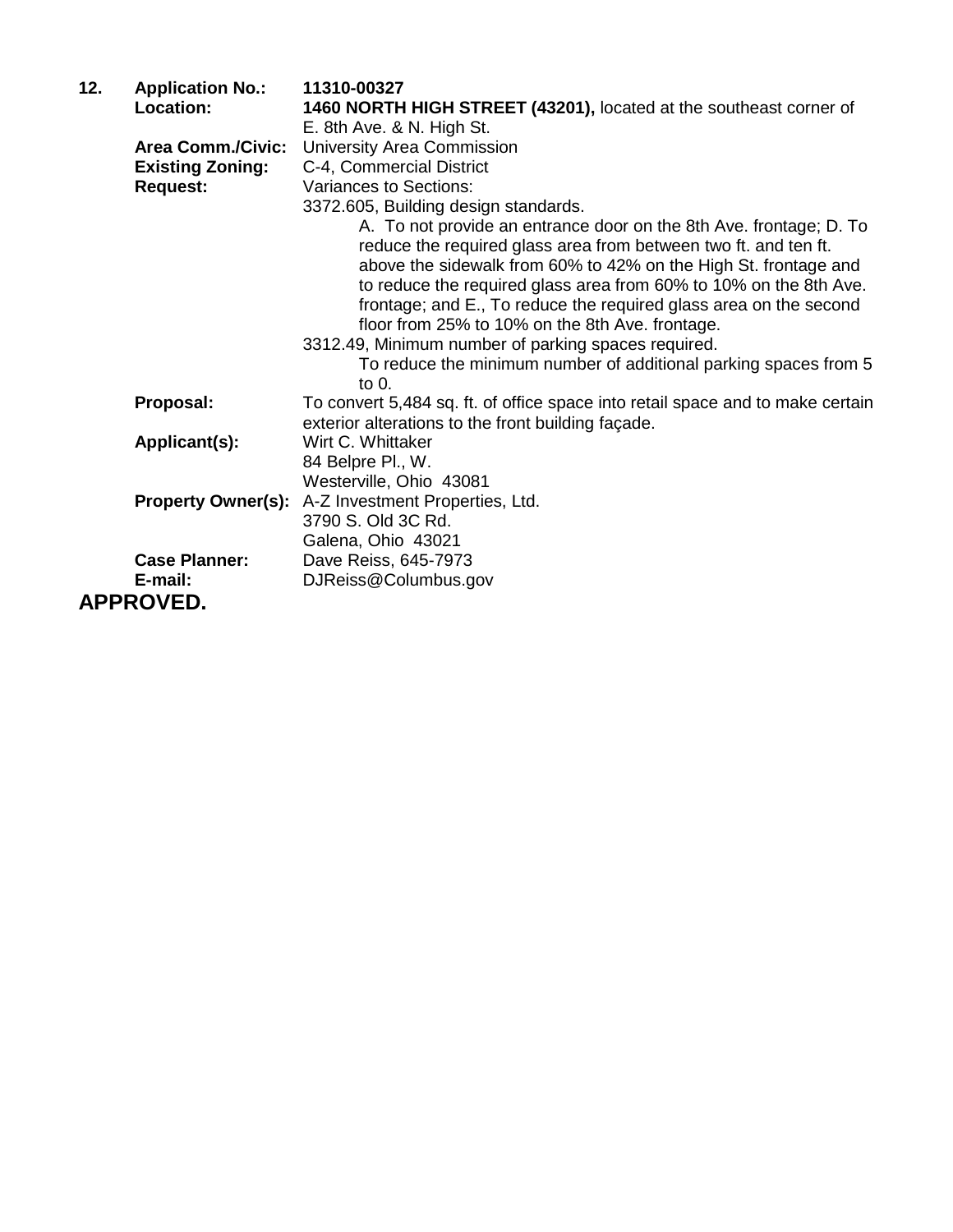## **OCTOBER CASE AGENDA:**

| 1. | <b>Application No.:</b><br>Location: | 10311-00451 ** REMANDED FROM COMMON PLEAS COURT**<br>370 MORRISON ROAD (43213), located at the northeast corner of<br>Westbourne Ave. & Morrison Rd.                                                                                           |
|----|--------------------------------------|------------------------------------------------------------------------------------------------------------------------------------------------------------------------------------------------------------------------------------------------|
|    | <b>Area Comm./Civic:</b>             | None                                                                                                                                                                                                                                           |
|    | <b>Existing Zoning:</b>              | L-M, Limited Manufacturing District                                                                                                                                                                                                            |
|    | <b>Request:</b>                      | Special Permit & Variances(s) to Section(s):                                                                                                                                                                                                   |
|    |                                      | 3363.19, Location requirements.                                                                                                                                                                                                                |
|    |                                      | To permit a more objectionable use (recycling facility) to locate<br>within 600 ft. of a residential or apartment residential zoning district,<br>to be at a distance of approximately 200 ft.                                                 |
|    |                                      | 3363.27, Height and area regulations.                                                                                                                                                                                                          |
|    |                                      | To permit a recycling use to locate within 600 ft. of a residential or<br>apartment residential use at a distance of approximately 200 ft.                                                                                                     |
|    |                                      | 3363.41, Storage.                                                                                                                                                                                                                              |
|    |                                      | To not provide the required fence or green belt planting strip for<br>screening. Also, to allow salvage storage to occur within 600 ft. of a<br>residential or apartment residential zoning district at a distance of<br>approximately 200 ft. |
|    |                                      | 3389.07, Impound lot, junk yard or salvage yard.                                                                                                                                                                                               |
|    |                                      | To grant a special permit for the establishment of a recycling facility.                                                                                                                                                                       |
|    |                                      | 3392.04, Special permit.                                                                                                                                                                                                                       |
|    |                                      | To obtain a special permit for the operation of a recycling facility.                                                                                                                                                                          |
|    |                                      | 3392.10, Performance requirements.                                                                                                                                                                                                             |
|    |                                      | To increase the allowable height of piled material to be up to 30 ft.<br>instead of 10 ft. Also, to not provide at least a 6 ft. tall, non-                                                                                                    |
|    |                                      | transparent fence around an open area where business is<br>conducted.                                                                                                                                                                          |
|    |                                      | 3392.12, Prohibited location.                                                                                                                                                                                                                  |
|    |                                      | To allow a recycling facility to be established within 600 ft. of a<br>residential or institutional zoning district; to be at a distance of<br>approximately 230 ft.                                                                           |
|    | Proposal:                            | To establish a recycling facility.                                                                                                                                                                                                             |
|    | Applicant(s):                        | Columbus Bituminous Concrete Corp.; c/o Jeffrey L. Brown/David Hodge;                                                                                                                                                                          |
|    |                                      | Smith & Hale, L.L.C.                                                                                                                                                                                                                           |
|    |                                      | 37 W. Broad St., Suite 725                                                                                                                                                                                                                     |
|    |                                      | Columbus, Ohio 43215                                                                                                                                                                                                                           |
|    | <b>Property Owner(s):</b>            | Columbus Bituminous Concrete Corp.; c/o Robert R. Dunn                                                                                                                                                                                         |
|    |                                      | 10 W. Broad St., Suite 2100                                                                                                                                                                                                                    |
|    | <b>Case Planner:</b>                 | Columbus, Ohio 43215<br>Dave Reiss, 645-7973                                                                                                                                                                                                   |
|    | E-mail:                              | DJReiss@Columbus.gov                                                                                                                                                                                                                           |
|    |                                      | DETERMINED FINDINGS-OF-FACT & ACCEPTED EXHIBITS & EVIDENCE                                                                                                                                                                                     |
|    | <b>FAR TUE BECARD</b>                |                                                                                                                                                                                                                                                |

**FOR THE RECORD.**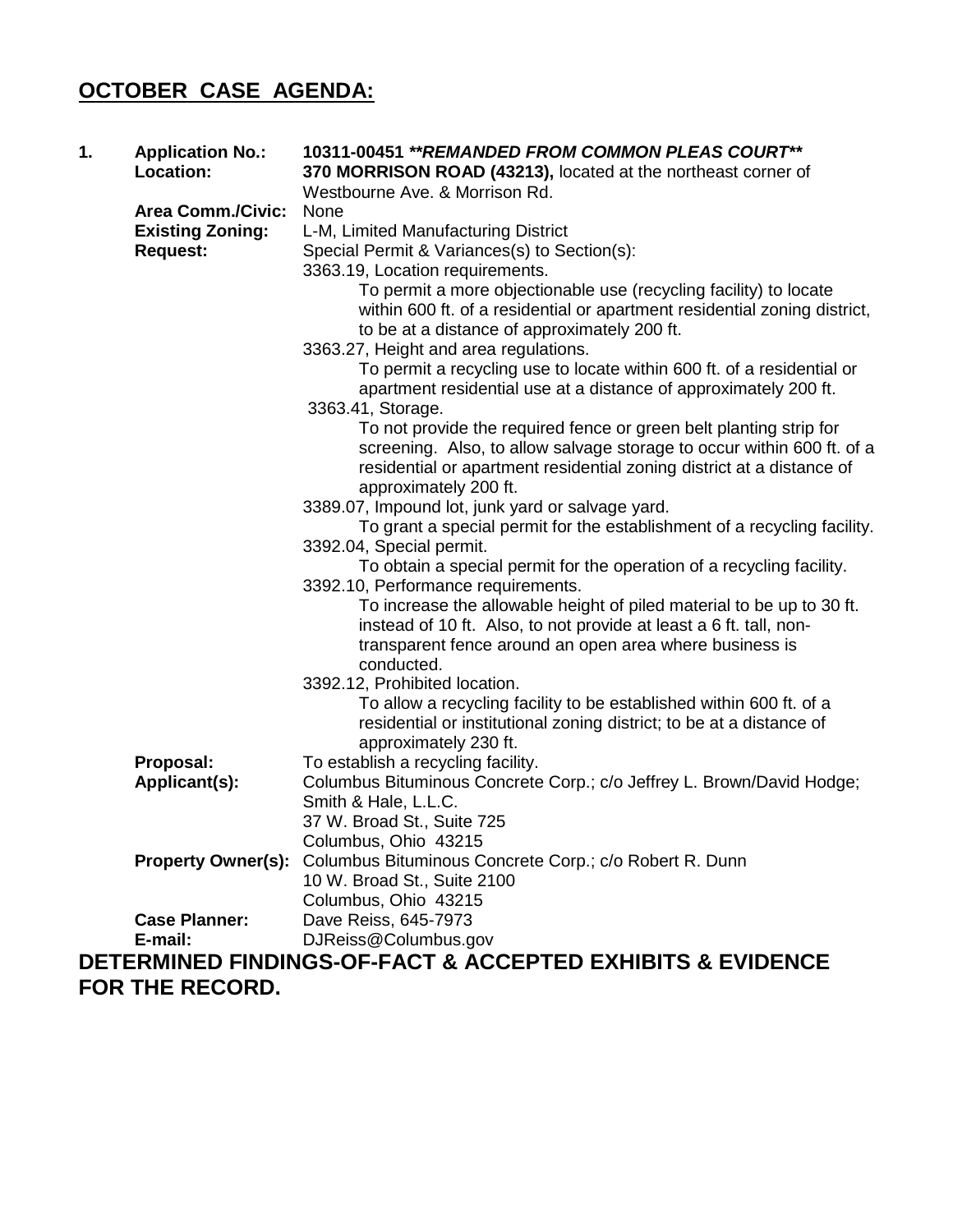| 2. | <b>Application No.:</b>   | 11310-00441                                                                                       |
|----|---------------------------|---------------------------------------------------------------------------------------------------|
|    | <b>Location:</b>          | 792 SOUTH FIFTH STREET (43206), located on the east side of South                                 |
|    |                           | Fifth Street, approximately 200 feet north of East Kossuth Street.                                |
|    | <b>Area Comm./Civic:</b>  | <b>German Village Commission</b>                                                                  |
|    | <b>Existing Zoning:</b>   | R-2F, Residential District                                                                        |
|    | <b>Request:</b>           | Variance(s) to Section(s):                                                                        |
|    |                           | 3332.38, Private garage.                                                                          |
|    |                           | To allow habitable space in the second floor of the garage.                                       |
|    |                           | 3332.38, Private garage.                                                                          |
|    |                           | To allow a detached garage to occupy more than 45 percent of the<br>total rear yard (53 percent). |
|    |                           | 3332.18, Basis of computing area.                                                                 |
|    |                           | To increase total lot coverage from 50 percent to 52.89 percent.                                  |
|    |                           | 3332.28, Side or rear yard obstruction.                                                           |
|    |                           | To allow a structure in the required side yard.                                                   |
|    | Proposal:                 | To construct a detached garage.                                                                   |
|    | Applicant(s):             | William Hugus Architects, Ltd.                                                                    |
|    |                           | 750 Mohawk Street                                                                                 |
|    |                           | Columbus, Ohio 43206                                                                              |
|    | <b>Property Owner(s):</b> | James & Nancy Fleming                                                                             |
|    |                           | 792 S. Fifth Street                                                                               |
|    |                           | Columbus, Ohio 43206                                                                              |
|    | <b>Case Planner:</b>      | Jamie Freise, 6415-6350                                                                           |
|    | E-mail:                   | JFFreise@Columbus.gov                                                                             |

#### **APPROVED.**

| 3. | <b>Application No.:</b>   | 11310-00446                                                           |
|----|---------------------------|-----------------------------------------------------------------------|
|    | <b>Location:</b>          | 7130 SAWMILL ROAD (43235), located at the northeast corner of Sawmill |
|    |                           | Road and I-270.                                                       |
|    |                           | Area Comm./Civic: Far Northwest Coalition                             |
|    | <b>Existing Zoning:</b>   | CPD, Commercial Planned Development District                          |
|    | <b>Request:</b>           | Variance(s) to Section(s):                                            |
|    |                           | 3312.49, Maximum numbers of parking spaces required.                  |
|    |                           | To increase the maximum number of parking spaces from 90 to           |
|    |                           | 125.                                                                  |
|    |                           | 3312.29, Parking Space                                                |
|    |                           | To allow 12 parking spaces at the south end of the parking lot to be  |
|    |                           | less than the code required size of 9' x 18'.                         |
|    | Proposal:                 | To construct a restaurant.                                            |
|    | Applicant(s):             | Icebreaker Development, c/o Steve Fox                                 |
|    |                           | 171 Charring Cross Drive                                              |
|    |                           | Westerville, Ohio 43081                                               |
|    | <b>Property Owner(s):</b> | Newmarket Acquistion Ltd.                                             |
|    |                           | 191 W. Nationwide Blvd., Ste 200                                      |
|    |                           | Columbus, Ohio 43215                                                  |
|    | <b>Case Planner:</b>      | Jamie Freise, 6415-6350                                               |
|    | E-mail:                   | JFFreise@Columbus.gov                                                 |
|    | <b>APPROVED.</b>          |                                                                       |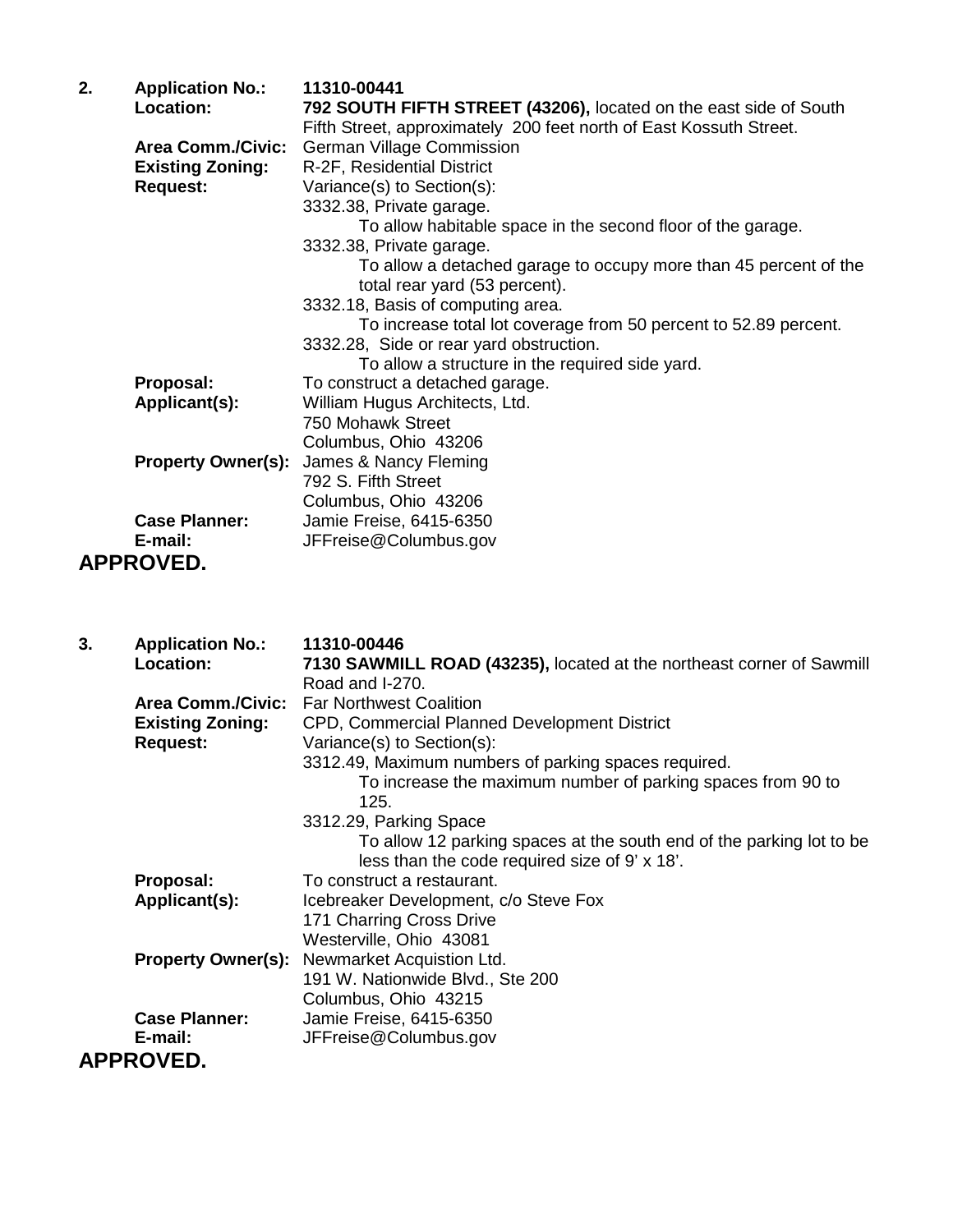| 4. | <b>Application No.:</b><br>Location: | 11310-00452<br>1122 NORTH HIGH STREET (43201), located on the east side of N. High<br>St., at the terminus of W. 4th Ave.                                |
|----|--------------------------------------|----------------------------------------------------------------------------------------------------------------------------------------------------------|
|    | <b>Area Comm./Civic:</b>             | Italian Village Commission                                                                                                                               |
|    | <b>Existing Zoning:</b>              | C-4, Commercial District                                                                                                                                 |
|    | <b>Request:</b>                      | Variance to Section:                                                                                                                                     |
|    |                                      | 3312.49, Minimum number of parking spaces required.                                                                                                      |
|    |                                      | To reduce the required number of additional parking spaces from<br>13 to 0. To reduce the required number of bicycle parking spaces<br>from $2$ to $0$ . |
|    | Proposal:                            | To convert 1,309 sq. ft. of retail commercial space into restaurant space.                                                                               |
|    | Applicant(s):                        | Danny Popp; c/o DDP and Associates, Architects/Planners                                                                                                  |
|    |                                      | 855 E. Cooke Rd.                                                                                                                                         |
|    |                                      | Columbus, Ohio 43224                                                                                                                                     |
|    | <b>Property Owner(s):</b>            | <b>Ruanphae Chution</b>                                                                                                                                  |
|    |                                      | 1124 N. High St.                                                                                                                                         |
|    |                                      | Columbus, Ohio 43201                                                                                                                                     |
|    | <b>Case Planner:</b>                 | Dave Reiss, 645-7973                                                                                                                                     |
|    | E-mail:                              | DJReiss@Columbus.gov                                                                                                                                     |
|    | <b>APPROVED.</b>                     |                                                                                                                                                          |
| 5. | <b>Application No.:</b>              | 11311-00449                                                                                                                                              |
|    | Location:                            | 3500 MILL RUN DRIVE (43026), located at the southeast corner of Spring<br>Mill Drive and Mill Run Drive                                                  |

|                           | Mill Drive and Mill Run Drive                                     |
|---------------------------|-------------------------------------------------------------------|
| <b>Area Comm./Civic:</b>  | <b>None</b>                                                       |
| <b>Existing Zoning:</b>   | L-ARLD, Apartmen Residential District                             |
| <b>Request:</b>           | Special Permit(s) to Section(s):                                  |
|                           | 3389.033, Cemetery.                                               |
|                           | To allow a columbarium.                                           |
| Proposal:                 | To permit a columbarium to be used for the internment of cremated |
|                           | remains.                                                          |
| Applicant(s):             | Timothy C. Long                                                   |
|                           | 455 S. Ludlow Street                                              |
|                           | Columbus, Ohio 43215                                              |
| <b>Property Owner(s):</b> | Upper Arlington Lutheran Church                                   |
|                           | 2300 Lytham Road                                                  |
|                           | Columbus, Ohio 43220                                              |
| <b>Case Planner:</b>      | Jamie Freise, 6415-6350                                           |
| E-mail:                   | JFFreise@Columbus.gov                                             |
| APPROVED.                 |                                                                   |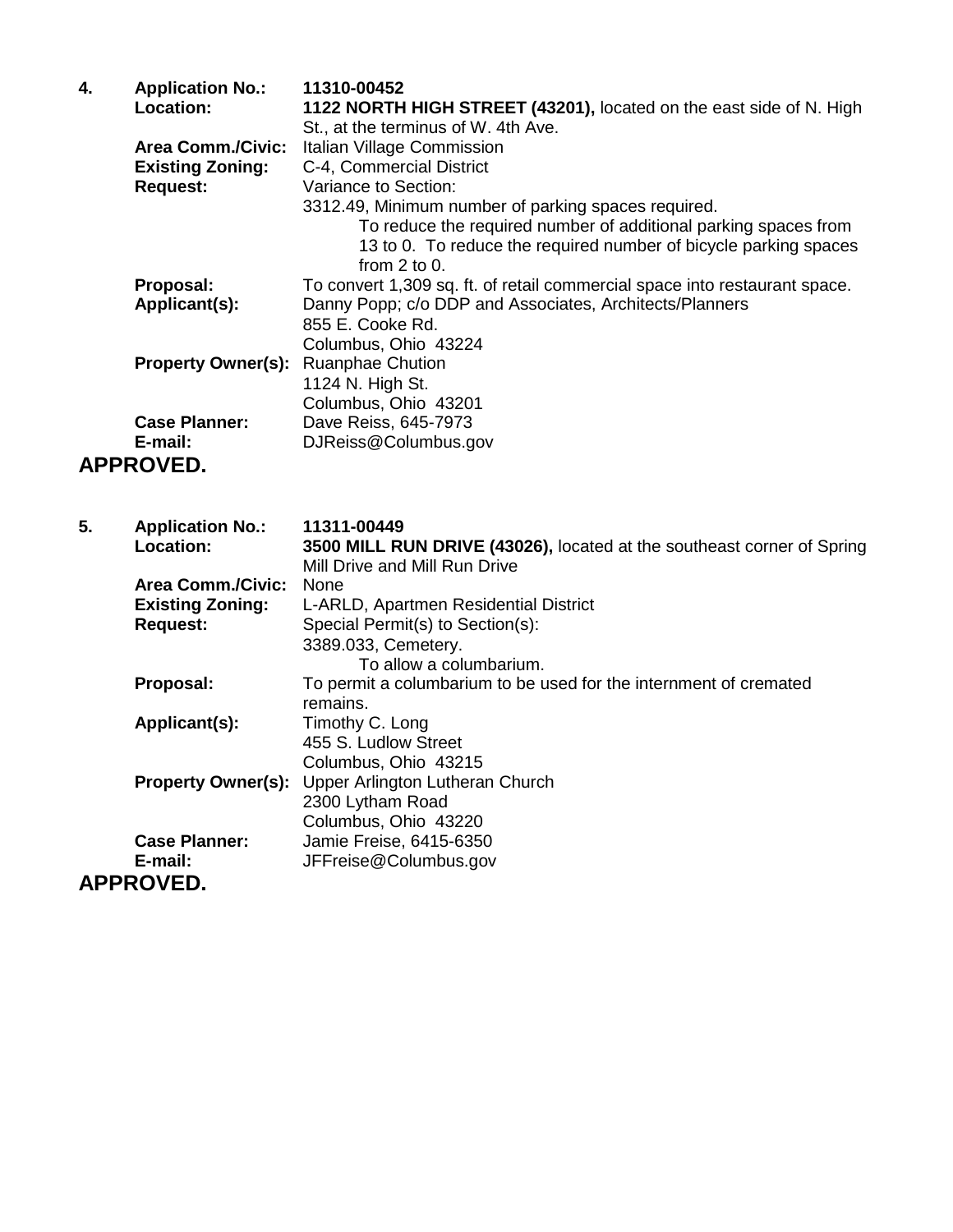| 6. | <b>Application No.:</b><br>Location:       | 11311-00451<br>842 MANSFIELD AVE. (43219), located on the east side of Mansfield<br>Avenue, approximately 300 feet south of East Fifth Avenue. |
|----|--------------------------------------------|------------------------------------------------------------------------------------------------------------------------------------------------|
|    | <b>Area Comm./Civic:</b>                   | North Central Area Commission                                                                                                                  |
|    | <b>Existing Zoning:</b>                    | M, Manufacturing District                                                                                                                      |
|    | <b>Request:</b>                            | Special Permit & Variances(s) to Section(s):                                                                                                   |
|    |                                            | 3389.07 - Impound lot, junk yard or salvage yard.                                                                                              |
|    |                                            | To allow an imound lot.                                                                                                                        |
|    |                                            | 3392.10, Performance requirements.                                                                                                             |
|    |                                            | To not enclose the impound lot with a solid fence.                                                                                             |
|    |                                            | 3392.12, Prohibited location.                                                                                                                  |
|    |                                            | To allow an impound lot to be located within 600 feet of any                                                                                   |
|    |                                            | residential or institutional zoning district.                                                                                                  |
|    | Proposal:                                  | To allow an unfenced impound lot within 600 feet of residentially zoned                                                                        |
|    |                                            | property.                                                                                                                                      |
|    | Applicant(s):                              | Jeffrey L. Brown                                                                                                                               |
|    |                                            | 37 W. Broad St., Suite 725                                                                                                                     |
|    |                                            | Columbus, Ohio 43215                                                                                                                           |
|    | <b>Property Owner(s):</b>                  | Donald & Anna Compton, Tr                                                                                                                      |
|    |                                            | 1000 Urlin Avenue                                                                                                                              |
|    |                                            | Columbus, Ohio 43212                                                                                                                           |
|    | <b>Case Planner:</b>                       | Jamie Freise, 6415-6350                                                                                                                        |
|    | E-mail:                                    | JFFreise@Columbus.gov                                                                                                                          |
|    | <b>POSTPONED.</b>                          |                                                                                                                                                |
|    |                                            |                                                                                                                                                |
|    |                                            |                                                                                                                                                |
| 7. | <b>Application No.:</b>                    | 11311-00453                                                                                                                                    |
|    | Location:                                  | 551 CORR ROAD (43207), located on the south side of Corr Rd.,                                                                                  |
|    |                                            | approximately 1/2 mile west of Hilock Rd.                                                                                                      |
|    |                                            |                                                                                                                                                |
|    |                                            |                                                                                                                                                |
|    | <b>Area Comm./Civic:</b>                   | Far South Columbus Area Commission                                                                                                             |
|    | <b>Existing Zoning:</b><br><b>Request:</b> | M, Manufacturing District<br><b>Special Permit to Section:</b>                                                                                 |

**Proposal:** To permit the continuation of the use of a portable building.<br>**Applicant(s):** Mike Williamson; c/o Cornerstone Engineering & Planning

5543-1/2 U.S. Route 42 Mt. Gilead, Ohio 43338

4845 Obetz-Reese Rd. Columbus, Ohio 43207

**E-mail:** DJReiss@Columbus.gov

**Property Owner(s):** William R. McQuirt

Mike Williamson; c/o Cornerstone Engineering & Planning

To allow a portable building to serve as a temporary guard house.

**Case Planner:** Dave Reiss, 645-7973<br> **E-mail:** DJReiss@Columbus.qu **APPROVED.**